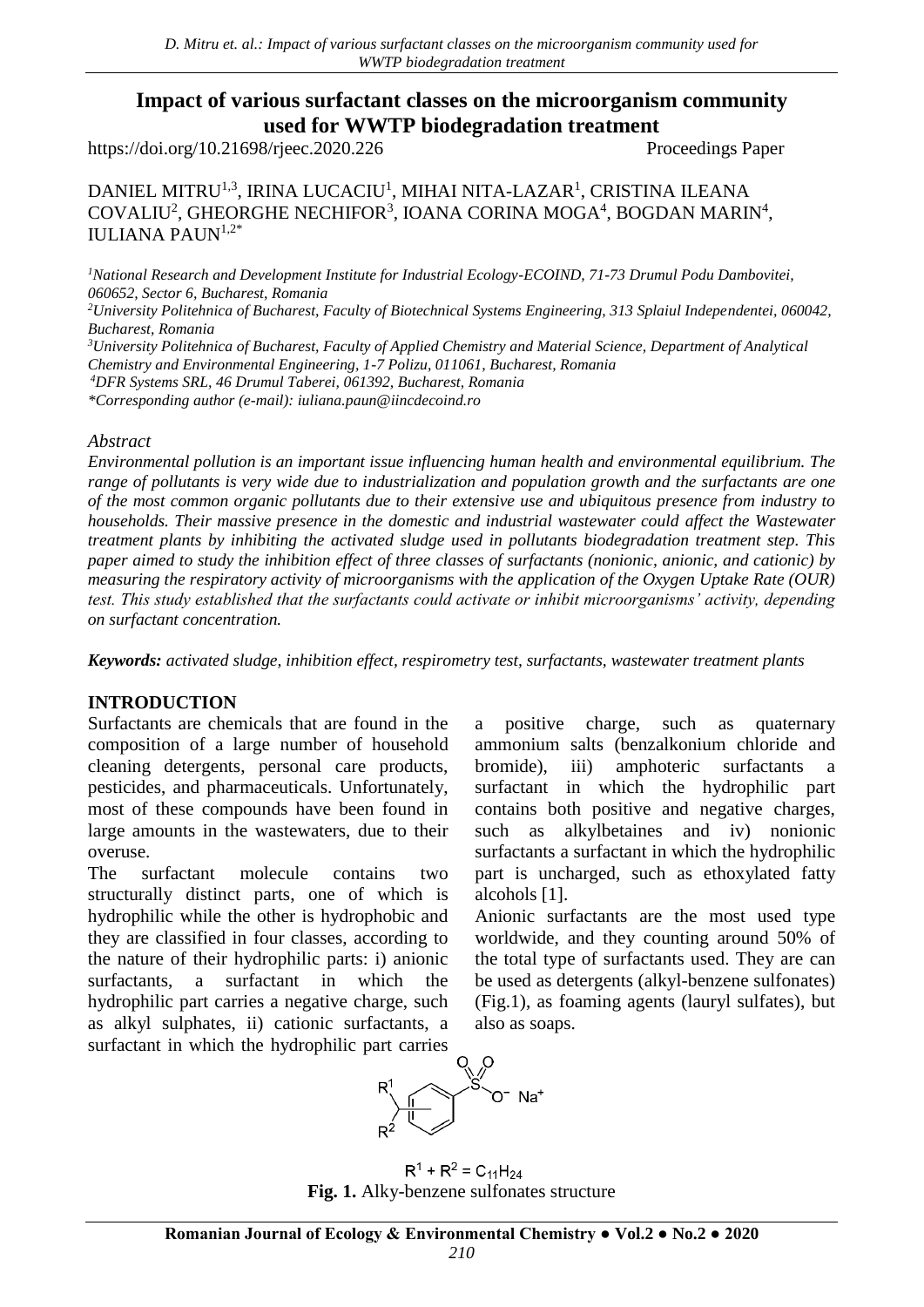Dodecane-1-sulfonic acid sodium salt, also known as sodium lauryl sulfonate or sodium 1 dodecanesulfonate (molecular formula:  $C_{12}H_{25}NaO_3S$ , molecular weight: 277.37 g/mol) is an anionic surfactant used as a flotation agent, foaming agent, penetrating agent, and emulsifiers.

Cationic surfactants are found as antistatic agents in fabric softeners and hair rinse formulas. Besides, there are used in textile

manufacturing to delay dye adsorption. Benzalkonium chloride (Fig. 2) and alkyltrimethyl ammonium chloride or bromide are used as antiseptic agents, disinfectants, and sterilizing agents. They can also be incorporated as an additive in nonionic detergent formulation for corrosion inhibition purposes, and (in very small quantity) in anionic powdered formulas to synergize detergency [2].



**Fig. 2.** Structure of benzalkonium chloride

Benzalkonium chloride is a mixture of n-alkyl benzyldimethyl ammonium chloride homologs, where *n* represents an even number of carbons from C8 to C18. The most common homologs are C12, C14, and C16 [3], the biocidal properties of the individual homologs are known to be different [4].

*Benzyldimethyltetradecylammonium chloride* (molecular formula: C23H42ClN, molecular weight: 368.04 g/mol) is a cationic surfactant used as a disinfectant and sanitizer and also as a wood preservative. It is added as a germicide to household wipe and towelette cleaners.

Nonylphenol polyethoxylates (NPnEOs, where n indicates the number of ethoxy units) (Fig. 3) are an important group of non-ionic surfactants that are widely used in many commercial and household functions, including detergents, cosmetic products, and textiles [5]. Nonionic surfactants do not dissociate in aqueous solutions. Moreover, they are used as emulsifier agents, in cosmetic products, but also as cleansing agents [6]. Thus, the most used type of nonionic surfactants is the polyethoxylated group due to their large field of utilization.



**Fig. 3.** Structure of nonylphenol polyethoxylates

*4-Nonylphenol polyethylene glycol ether* (molecular formula:  $(C_9H_{19}C_6H_4(OCH_2CH_2)_{9}OH)$ , molecular weight: 616.82 g/mol) is a non-ionic surfactant with approx. 10 ethylene oxide units.

Overall, the surfactants present in the wastewater could impact on the Waste Water Treatment Plants (WWTP) treatment efficiency. At the present, WWTP decreases the pollution level mainly by two: one mechanical and the other one biological by biodegrading the pollutants with the help of microorganisms. A large amount of surfactants could disrupt the biological processes of microorganisms making inefficient the pollutants biodegradation step and therefore pollutants could reach the environment without being removed in the WWTP. Surfactant, in particular, could disrupt the microorganism's plasma membrane, which itself is made of a double layer of surfactants. Due their utility and large wide utilization, linear alkylbenzenes are used as the main

anionic surfactants in biodegradability processes because they are not particularly toxic at low concentrations [6]. Few measurements of surfactants in sewage effluents have been undertaken in the world. Several surfactants, linear alkylbenzene sulphonate (LAS),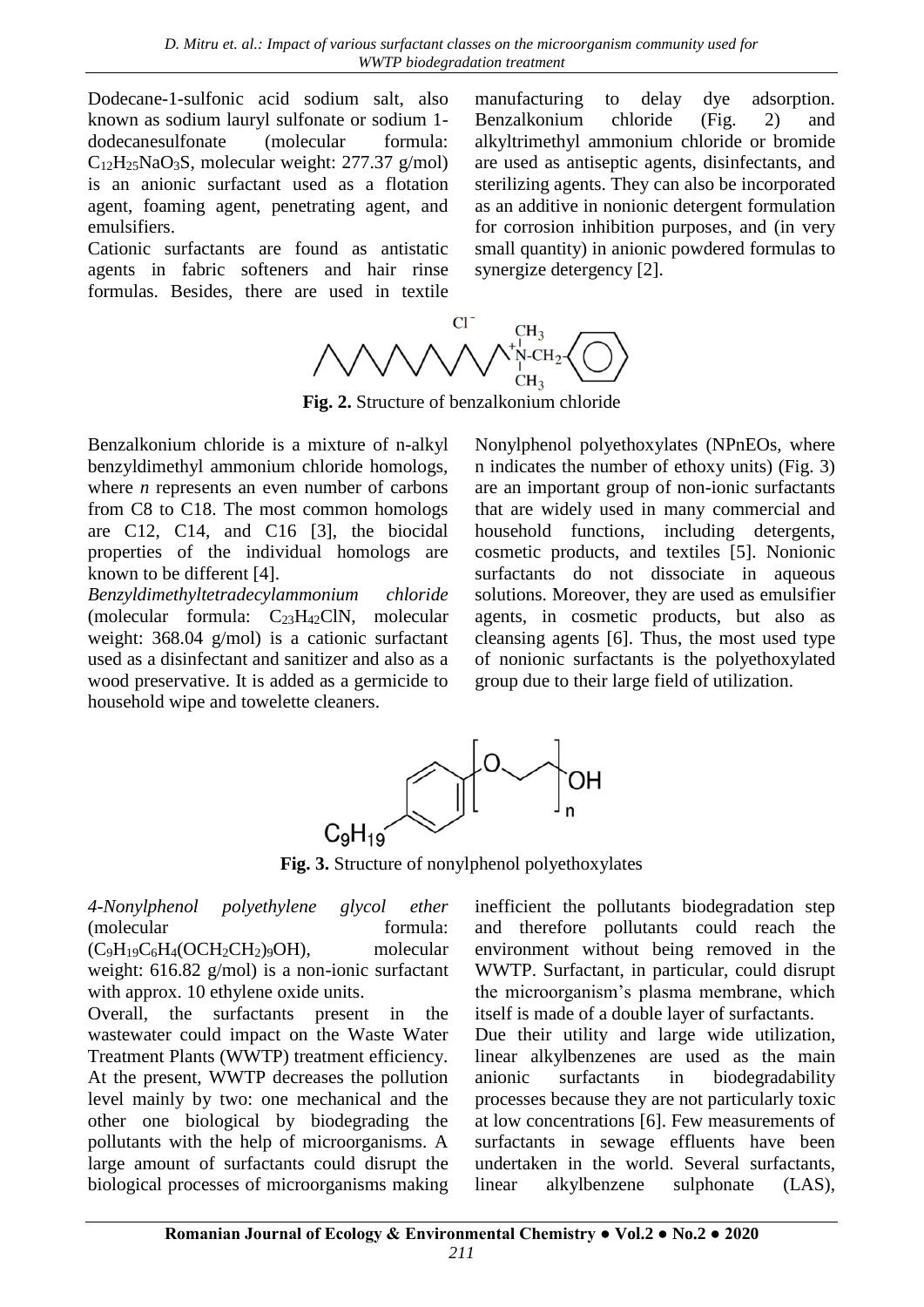quaternary ammonia compounds (QAC), nonylphenolmono-(NP1EO) and -diethoxylates (NP2EO), were monitored in treated and untreated sewage in nine municipal wastewater treatment plants (WWTPs) in western Austria. Total influent concentrations of LAS varied between 2.4 mg/L up to 6.7 mg/L whereas total effluent concentrations were in the range 7.9-50 µg/L. Benzalkonium chlorides (BACs) the C12 and the C14 homologs were measured in concentrations in influents of up to 170 µg/L of BAC-C12 and 110  $\mu$ g/L of BAC-C14 and effluents of up to 0.5 µg/L of BAC-C12 and 0.63 µg/L of BAC-C14. Concentration of nonylphenolmono-(NP1EO) and -diethoxylates  $(NP<sub>2</sub>EO)$  in effluent were measured in range 0.15-3.0  $\mu$ g/L and 0.08-1.7  $\mu$ g/L respectively, also in influent were measured in range 3.8-70  $\mu$ g/L and 2.3-11.6  $\mu$ g/L respectively [7].

Concentrations of linear alkylbenzene sulfonates in influent and effluent wastewaters from Seville (Southern Spain) ranged from 1155 to 9200 μg/L, and from below the limit of detection to 770 μg/L, respectively, whereas the concentrations of nonylphenol ethoxylates were significantly lower up on 0.65-0.67 μg/L and 0.18-0.25 μg/L, in industrial and urban wastewaters [8]. Also in Spain, in effluents, the concentrations of non-ionic surfactants ranged from 0.1 to 5 µg/L, which reflects consistent elimination. Anionic surfactants were present in all waters studied at higher levels. Levels up to 3.9 mg/L of linear alkylbenzene sulfonates and 32 mg/L of alkyl ethoxysulfates (AESs) were detected in urban WWTP influents [9]. This quite large amount of surfactants in the influents of WWTPS can affect the WWTPs processes by adding an inhibitory effect on the activated sludge.

In Germany have monitoring campaign for effluent samples including 33 conventional wastewater treatment plants (WWTP) were analyzed for linear alkylbenzene sulfonates (LAS) and alkyl ethoxysulfates(AES). The average total LAS and AES effluent

# **MATERIALS AND METHODS**

# *Reagents*

The cationic surfactant (benzyl dimethyl tetradecyl ammonium chloride) and non-ionic surfactant (4-nonylphenol polyethylene glycol concentrations were still 14.4 μg/L and 0.57 μg/L, respectively. For the monitored WWTP effluents total LAS concentrations up on to 47.7 μg/L  $[10]$ .

The worldwide uses of surfactants in chemical industries such as household products, industrial cleaning, ink, pharmaceuticals, personal care, can affect the environment and human health [11]. In 2014 recorded 15.93 million tons of surfactants used and it is expected that in 2022 to be with over 1/3 more (24.19 million tons of surfactants) [12].

Today, studies on the biodegradability of surfactants, the effect on the respiration of activated sludge or their chemical persistence are increasingly needed to show that products containing surfactants degrade in wastewater treatment plants before they reach the environment.

This study was performed to evaluate the effect of surfactants on the respiration of activated sludge collected from a municipal wastewater treatment plant (WWTP).

The effects on microorganisms of activated sludge were determined by measuring their respiration rate under defined conditions, in the presence of different concentrations of surfactants. The respiration rates of activated sludge fed with synthetic sewage were measured in cell containing an oxygen electrode: i) after a contact time of three hours every minute during about 10 minutes; ii) and every 15 minutes within 3 hours of sludge exposure to each type of surfactant.

Inhibition to activated sludge oxygen uptake rate (OUR) was carried out according to Romanian standard ISO 8192:2007 [13] and OCSPP 850.3000 guideline [14].

The purpose of this work was to develop a rapid screening method to identify the effect of surfactants on the treatment process with aerobic microorganisms and to establish concentrations that can be used in biodegradability tests.

ether) were purchased from Sigma-Aldrich (Vienna, Austria) and anionic surfactant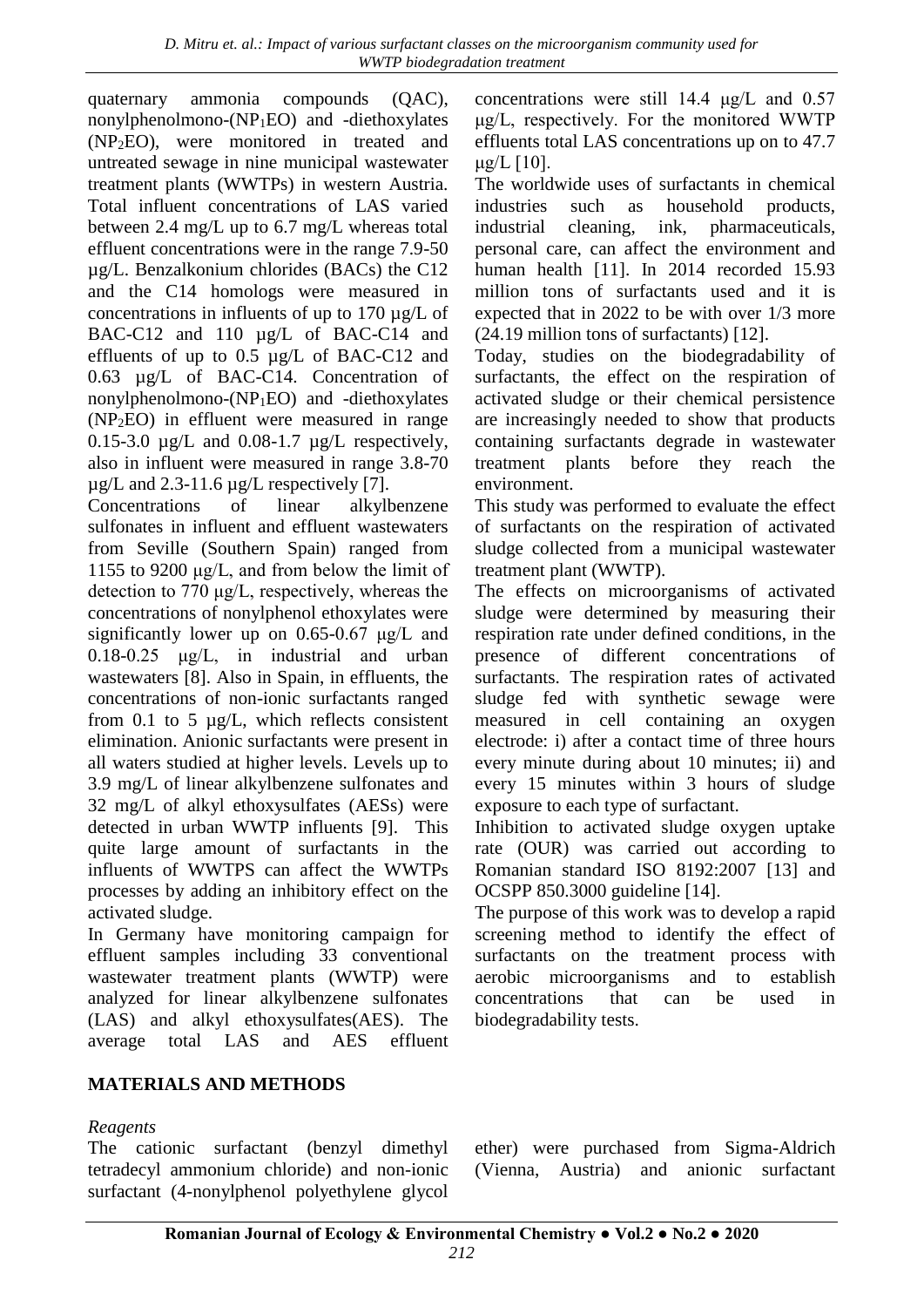(dodecane-1-sulfonic acid sodium salt) was obtained from Merck (Darmstadt, Germany).

## *Synthetic sewage and Microbial inoculum*

A synthetic sewage feed is made by dissolving 16 g peptone, 11 g meat extract, 3 g urea, 0.7 g sodium chloride, 0.4 g calcium chloride dehydrate, 0.2 g magnesium sulfate heptahydrate, 2.8 g dipotassium hydrogen phosphate through in 1 L of water.

The sample of activated sludge was taken from the aeration basin of WWTP, the pH was at range 7.5 to 7.8. After centrifuging the

## *Methods for surfactants quantification*

Analyses of surfactant were performed using Specord BU 205 spectrophotometer (Analytic Jena, Germany).

Quantifications of anionic surfactant, a nonionic surfactant, and cationic surfactant were performed according to the standardizes methods. For the anionic surfactants was used the methylene blue active substance method standard EN 903:2003 [15], for the nonionic surfactants was used the method of bismuth active substance- standard ISO 7875-2:1996 [16] and for the cationic surfactants method used was with disulfide blue - DIN 38409:1989 [17].

For the quantification of anionic surfactants, a calibration curve based on a reference material was made. Methyl ester of dodecylbenzene sulfonic acid  $(C_{19}H_{32}O_3S)$  was the reference material and the calibration curve was made using six concentrations between 0 µg to 420 µg with a detection limit of 0.05mg/L. The

supernatant was decanted. This procedure was repeated three times. A small amount of the washed sludge was weighed and dried and was determined as 3 g suspended solids/L.

The synthetic sewage and the activated sludge sample (filtrated, washed with tap water and resuspended in tap water) were aerated until usage in the respirometric test.

linearity range standing from 21µg to 400 µg (Fig. 4a).

Meanwhile, the MR for the nonionic surfactants used for the nonionic surfactants calibration curve was 4-nonylphenol polyethylene glycol ether  $(C_9H_{19}C_6H_4(OCH_2CH_2)_9OH)$  with linearity range between 200 µg to 1000 µg and a detection limit set at 0.05 mg/L (Fig. 4b).

For the quantification of cationic surfactants, a calibration curve with six standards of concentration was performed ranging from 0 mg/l to 1 mg/l with a detection limit of 0.05 mg/L and using as reference material: benzyl dimethyl tetradecyl ammonium chloride (Fig. 4c).

Stock solutions of individual surfactants were prepared by dissolving precise amounts of pure standards in the water at a concentration of 1000 mg/L, considering the purity of each surfactant. Concentrations of each stock solution were determined.



**Fig. 4.** Calibration curve of a) anionic surfactants, b) non-ionic surfactant, c) cationic surfactant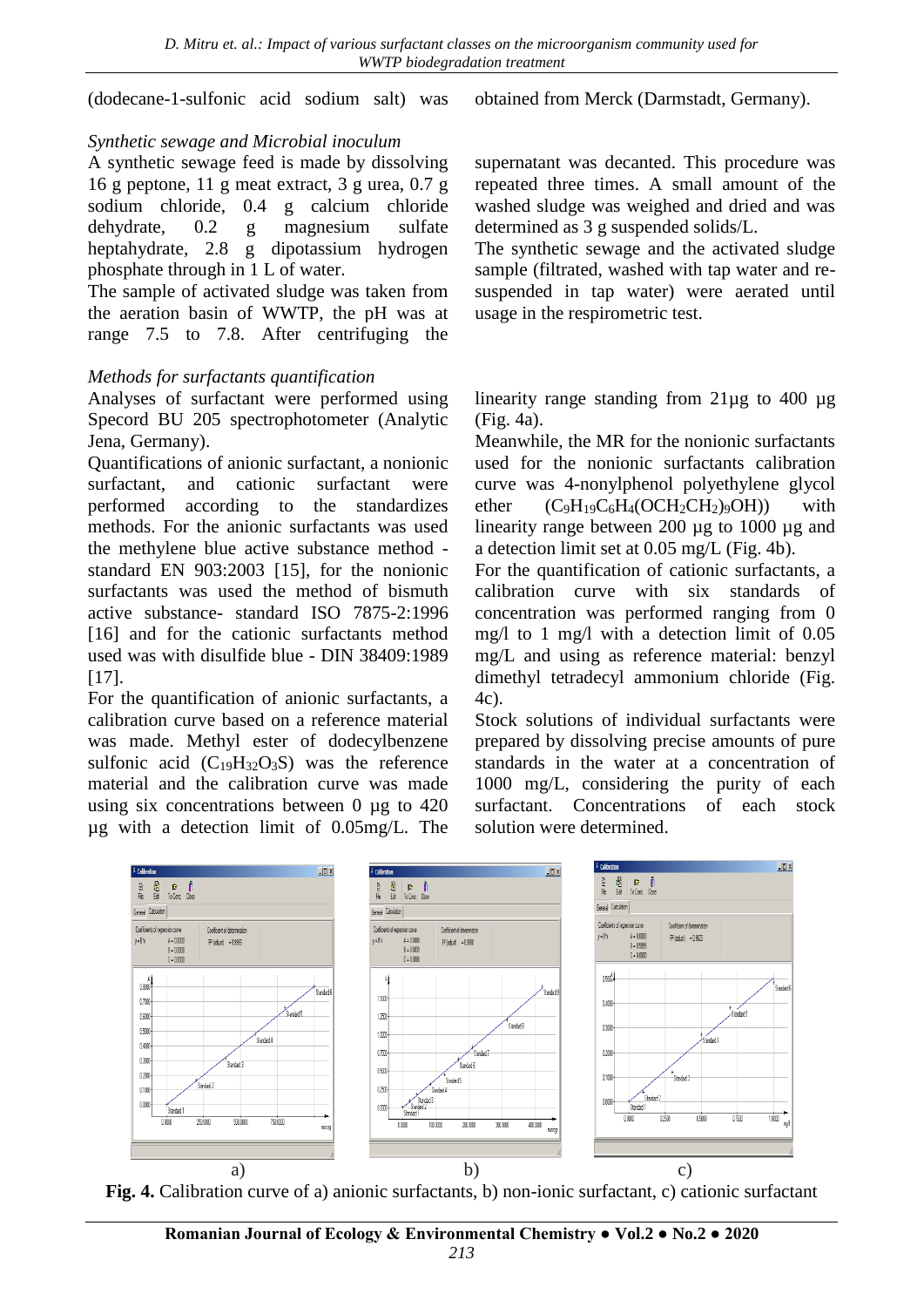#### *Respiration experiments*

The respiration experiments were performed using: concentration of *anionic surfactant*, ranging from 4 to 70 mg/L; concentration of *non-ionic surfactant* ranging from 1 to 25 mg/L; concentration of *cationic surfactant* ranging from 1 to 10 mg/L.

|  |  |  | i) Oxygen Uptake Rate (OUR) test experiment according standard ISO 8192:2007 [13] |  |  |  |  |
|--|--|--|-----------------------------------------------------------------------------------|--|--|--|--|
|--|--|--|-----------------------------------------------------------------------------------|--|--|--|--|

The concentrations of surfactants used in this experiment were:

 $-4$  mg/L, 20 mg/L, 40 mg/L and 70 mg/L – dodecane-1-sulfonic acid sodium salt (anionic surfactant),

 $-1$  mg/L, 10 mg/L and 25 mg/L  $-4$ -

nonylphenol polyethylene glycol ether (nonionic surfactant).

All test concentrations and control samples were tested in three replicates. Test solutions and control samples were prepared by combining 16 mL synthetic sewage feed with different volumes of surfactant stock solution and water to a volume of 300 ml. All mixtures were aerated for some minutes to saturate the solutions with  $O_2$  above 60-70%. Then, the test was started by adding suitable volumes of activated sludge suspension (microbial inoculum) giving a concentration of 1.5 g suspended solids/L in the test mixture and a total volume of 500 mL.

After the addition of the inoculum, the flasks with test and control mixtures were closed and incubated for 3 h at approximately  $20^0C$ , with agitation, but without aeration. After the incubation period, a sample of each mixture was poured into a measuring flask and stirred vigorously on a magnetic stirrer. An oxygen electrode (WTW Model 3430) was inserted into the sample and the oxygen concentration (mg/L) was continuously measured every minute for about 10 min. Concentrations of surfactant initial and after 3 h was determined.

The OUR was expressed as the decrease in dissolved oxygen content (mg  $O_2$ ) per time unit (h):

$$
OUR = \frac{initial\ oxygen\ concentration - final\ oxygen\ concentration}{\hbar} \text{, mg O}_2/L \cdot h
$$

 $\Delta t$ where initial oxygen concentration and final oxygen concentration are express in mg  $O_2/L$ 

The respiration rate (mg  $O_2$  per g dry weight active sludge per hour) was calculated by linear regression of the oxygen concentration readings in the linear part of the oxygen depletion curve.

$$
\% INH = \frac{OUR_0 - OUR_{surf}}{OUR_0} * 100
$$

where *OUR<sup>0</sup>* is dissolved oxygen content for the control sample (mg  $O_2/L$ ·h) and  $OUR_{surf}$  is

The amount of oxygen consumed by activated sludge in presence of analyzed surfactant was compared with the consumption of the control

and *Δt* represents time in h.

The percentage inhibition of the respiratory activity is expressed as the percentage reduction OUR values relative to the control and determined by the formula:

dissolved oxygen content for surfactant solution  $(mg O<sub>2</sub>/L·h)$ .

sample (activated sludge with synthetic sewage without surfactant).

## *ii) Experiment according OCSPP 850.3000 guideline [14]*

| After the addition of the inoculum, the flasks the oxygen concentration $(mgO_2/L)$ | was                                               |
|-------------------------------------------------------------------------------------|---------------------------------------------------|
| with test and control mixtures were closed and                                      | measured every 15 min for 3 h.                    |
| incubated                                                                           | The same 3-h OUR test experiment was              |
| were closed and incubated at approximately                                          | performed for all types of surfactants, using the |
| $20^0$ C, with agitation, but without aeration and following concentrations:        |                                                   |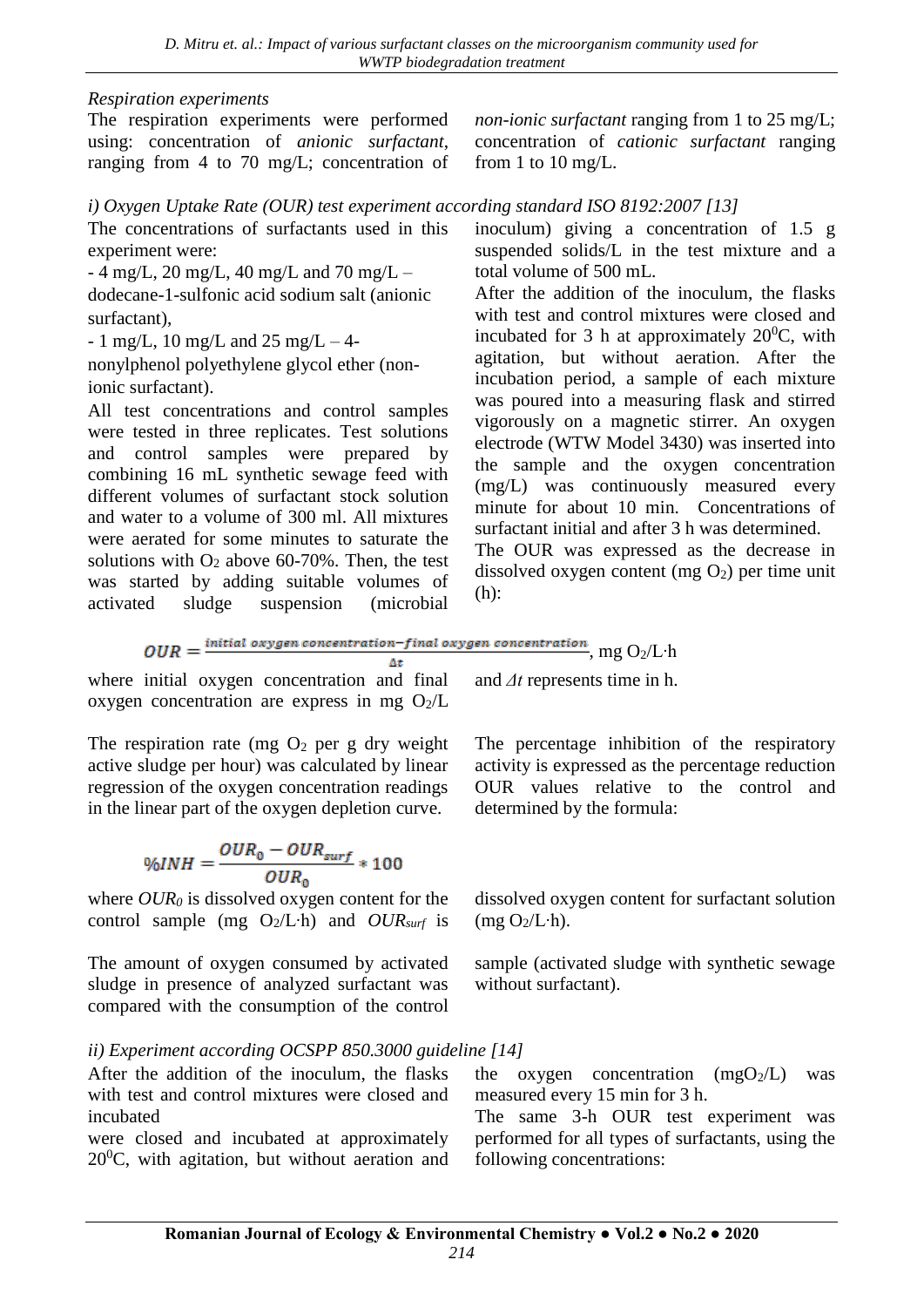- 4 mg/L, 20 mg/L – dodecane-1-sulfonic acid sodium salt (anionic surfactant),  $-10$  mg/L and  $25$  mg/L  $-4$ -nonylphenol polyethylene glycol ether (non-ionic surfactant), - 1 mg/L and 10 mg/L – benzyl dimethyl tetradecyl ammonium chloride (cationic surfactant).

## **RESULTS AND DISCUSSION**

The first phase of this study involved verification of the inhibitory effect of 3 different types of surfactants on activated sludge with the application of the Oxygen Uptake Rate (OUR) test.

3 series of oxygen uptake measurements were performed for anionic surfactant solution with different concentrations (range: 4 to 70 mg/L). After 3 h incubation, the oxygen concentration (average of 3 replicates/surfactant concentration or control sample) was recorded every minute for about 10 min for each tested surfactant concentration and also, control sample.

Meanwhile, also the effect of non-ionic surfactants on activated sludge was evaluated by measuring oxygen uptake for test solution at different concentrations (from 1 to 25 mg/L).

The same incubation period (3 h) and the same process of incubation were applied to the

During the experiment samples from surfactant solutions were taken at regular intervals (after each hour). After collection, the samples were centrifuged and in supernatants, the concentrations of anionic, non-ionic, and cationic surfactants were determined.

anionic surfactants as the nonionic surfactants, too.

After 3 h incubation, the oxygen concentration (average of 3 replicates/surfactant concentration or control sample) was recorded every minute for about 10 min for each tested surfactant concentration and also, control sample.

The results obtained for anionic and nonionic surfactants are presented as respirograms **(**Fig. 5-6).

The respiration rates (OURs) were calculated by linear regression of oxygen concentration readings during the linear part of the curves  $(O_2$ -depletion).

OURs after 3 h and the degree of inhibition of the respiratory activity of sludge  $(\%$  <sub>INH</sub>) for each test solutions are summarized in Table 1 for the anionic surfactant and respectively Table 2 for the nonionic surfactant.



**Fig. 5.** Respirograms for activated sludge with anionic surfactant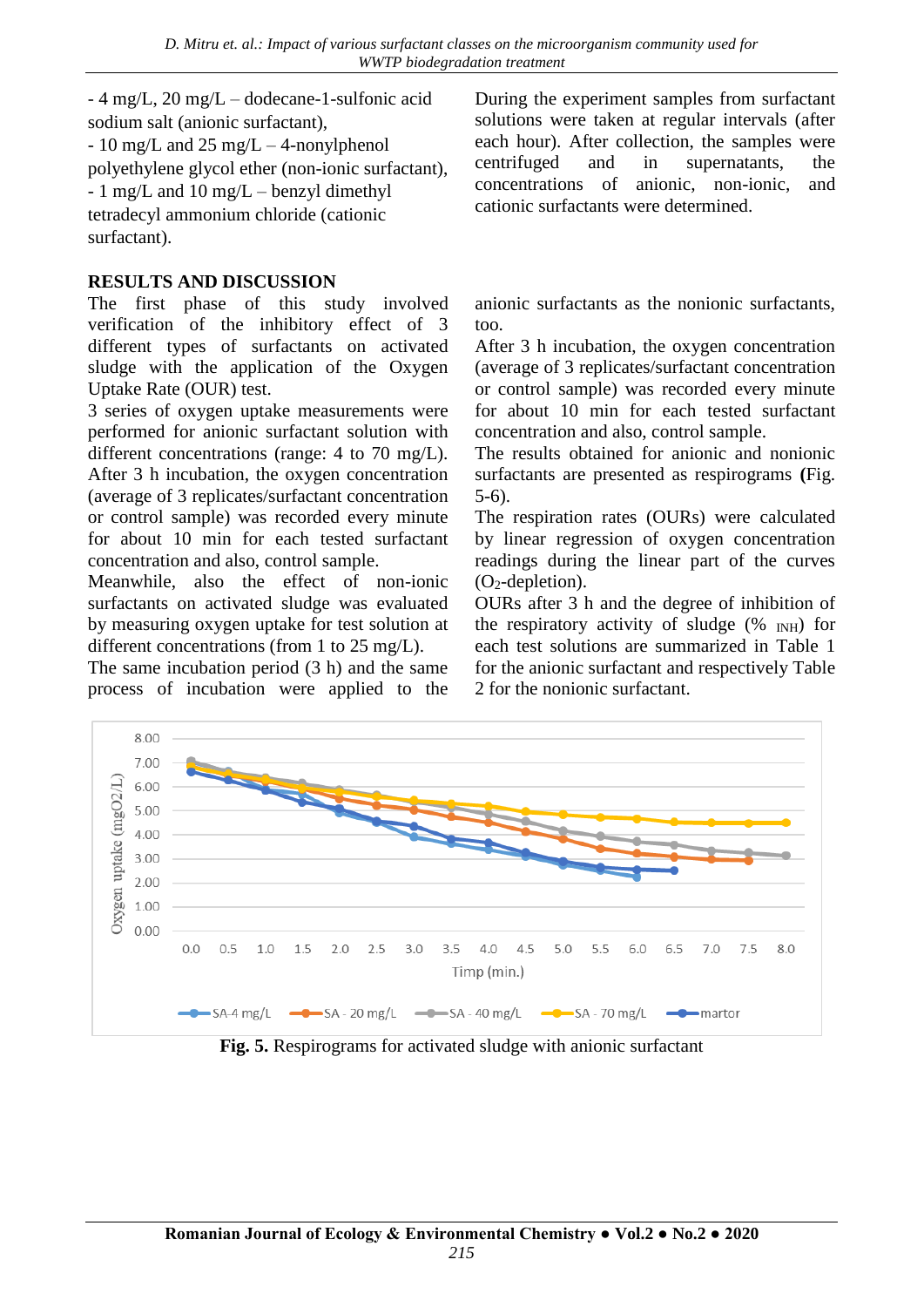

**Fig. 6.** Respirograms for activated sludge non-ionic surfactant

**Table 1.** OUR and degree of inhibition (%) for the anionic surfactant and control sample

| <b>OUR</b>          | Anionic Surfactant concentration |       |                                                    |       | Control sample |
|---------------------|----------------------------------|-------|----------------------------------------------------|-------|----------------|
|                     |                                  |       | $4 \text{ mg/L}$ 20 mg/L $40 \text{ mg/L}$ 70 mg/L |       |                |
| $mgO_2/(L \cdot h)$ | 47.25                            | 33.26 | 28.80                                              | 17.55 | 43.40          |
| $mgO2/(g\cdot h)$   | 31.50                            | 22.20 | 19.20                                              | 11.70 | 29.00          |
| $%$ INH             | $-0.09$                          | 23.40 | 33.60                                              | 59.60 |                |

**Table 2.** OUR and degree of inhibition (%) for the nonionic surfactant and control sample

|                     | Nonionic Surfactant concentration |                   |                   |                |
|---------------------|-----------------------------------|-------------------|-------------------|----------------|
| <b>OUR</b>          | $1 \text{ mg/L}$                  | $10 \text{ mg/L}$ | $25 \text{ mg/L}$ | Control sample |
| $mgO_2/(L \cdot h)$ | 28.62                             | 27.30             | 19.30             | 30.00          |
| $mgO_2/(g\cdot h)$  | 19.00                             | 18.20             | 12.80             | 20.00          |
| $%$ INH             | 4.70                              | 9.00              | 37.00             |                |

Validity criteria of the standard method were fulfilled, as follows:

- the mean oxygen uptake rate of the control sample (without surfactant) was determined to be 29 mg  $O_2/(g \cdot h)$  for anionic surfactants and 20 mg  $Q_2/(g \cdot h)$  for nonionic surfactant dry matter after 3 h experiment, which is well above the recommended lower limit of 20 mg  $O_2$  per g of activated sludge in an hour;

- the mean oxygen uptake rate in control replicates for anionic surfactants was 43.4 mg  $O_2/(L \cdot h)$ , the standard deviation was 1.42 mg  $O_2/(L \cdot h)$ , corresponding to a coefficient of variation of 3.3%, which is far below the recommended upper limit of 30%;

- the mean oxygen uptake rate in control replicates for nonionic surfactants was 30 mg  $O_2$ /(L·h), the standard deviation was 1.21 mg  $O_2/(L \cdot h)$ , correlating to a coefficient of variation of 4.02%, which is below the recommended upper limit of 30%.

The effect of surfactant on the respiration rate of activated sludge can be expressed as an  $EC_{50}$ value, the concentration that reduces the respiration rate by 50%.

To estimate the  $EC_{50}$  value (mean inhibitory concentration on activated sludge microorganisms), the inhibition percentages were plotted against surfactant concentrations (Fig.7-8). The data shown in Figure 7 allowed the estimation of  $EC_{20}$  value (20% inhibition) for anionic surfactant (*dodecane-1-sulfonic acid sodium salt*) of 16-17 mg/L and EC<sub>50</sub> value (50% inhibition) of approximate 55-56 mg/L. Accordingly, concentrations of anionic surfactant higher than 15 mg/L can affect the respiration of activated sludge and consequently can disrupt the biological treatment process in municipal WWTPs from Romania.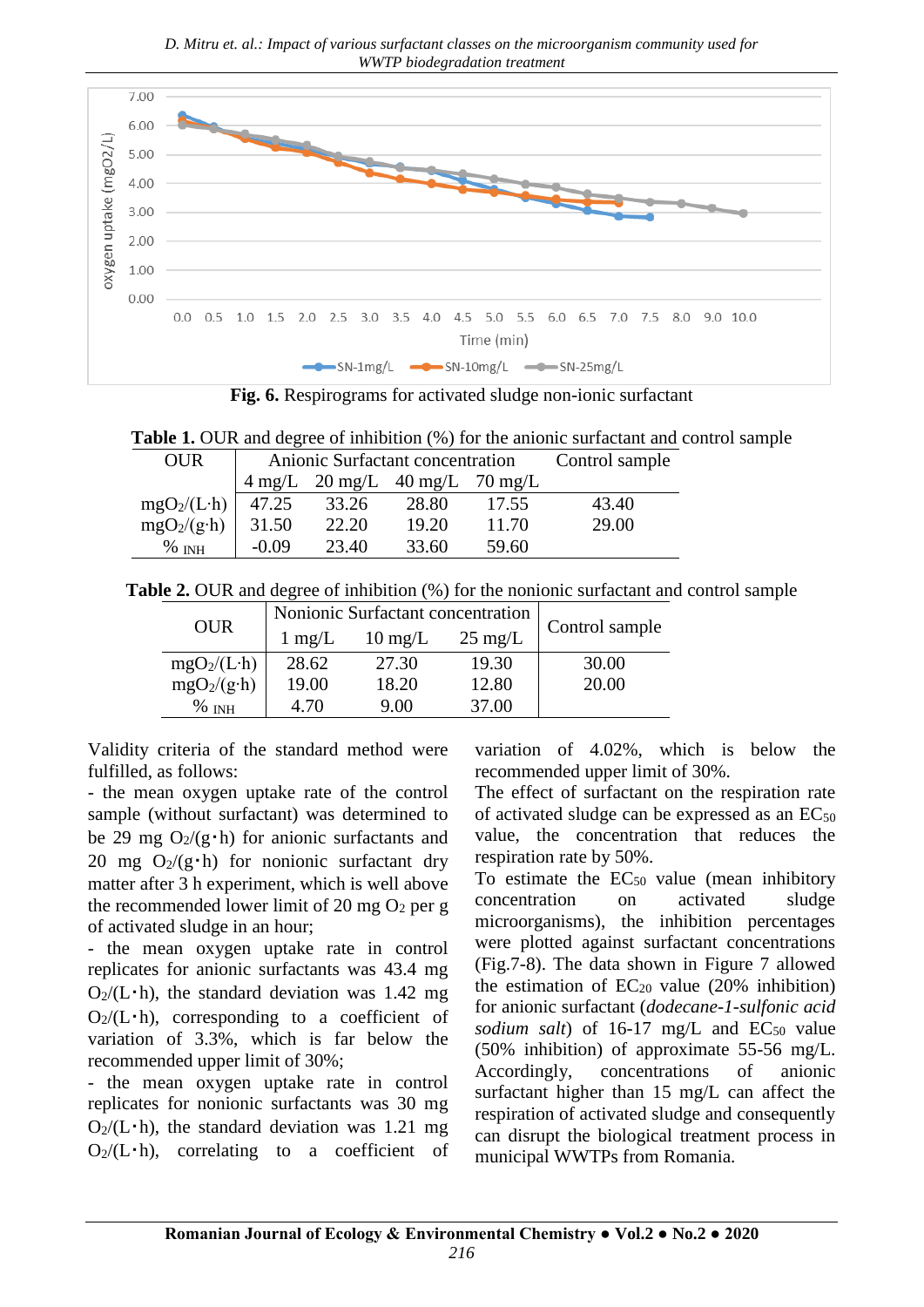*D. Mitru et. al.: Impact of various surfactant classes on the microorganism community used for WWTP biodegradation treatment*



**Fig. 7.** Anionic surfactant effect on activated sludge after 3 h

Similar studies published in the literature indicate inhibitory effects on activated sludge oxygen uptake rate, which increased from 12.9 to 44.2% for sodium dodecyl sulfate (SDS) [18]. However, sodium dodecyl benzene sulphonate (SDBS) inhibition was more severe than that incurred by SDS, ranging from 27.6 to 75.5% for 10 to 100 mg/L. Besides, another study published in Poland highlights that other type of anionic surfactant (Linear Alkylbenzene Sulfonate–LAS) tested in a respirometry process did not reach to  $EC_{50}$  even if the stock concentration was 200mg/L [19]. Inhibition of anionic surfactants to activated sludge can be attributed to the different types of structure, which means different toxic levels.

Also, biocenosis of activated sludge and operating conditions in the WWTP can play an important role in controlling the response of



**Fig. 8**. Nonionic surfactant effect on activated sludge after 3 h

activated sludge microorganisms to surfactant inhibiting. The nonionic surfactant (4 nonylphenol polyethylene glycol ether) inhibitory effect on the respiration rate of activated sludge did not allow the estimation of an EC50 value, the inhibition being below 50% for all tested concentrations. As is shown in Figure 8 nonionic surfactant inhibition ranged from 5% at 1 mg/L to almost 40% at 25 mg/L.

A similar study [18] shows the effect of nonionic surfactants (Tergitol NP type) on activated sludge OUR – inhibition ranged from 5.5-27% at 1 mg/L to 15-60% at 100 mg/L.

In the second phase of this study, the removal efficiency of anionic surfactants increases with times, from 40 to 53% for C1  $(4 \text{ mg/L})$  and from 56 to 69% for  $C2$  (20 mg/L) showing in the Figure 9a.



**Fig. 9.** The removal efficiency of a) anionic surfactant, b) cationic surfactant, and c) non-ionic surfactant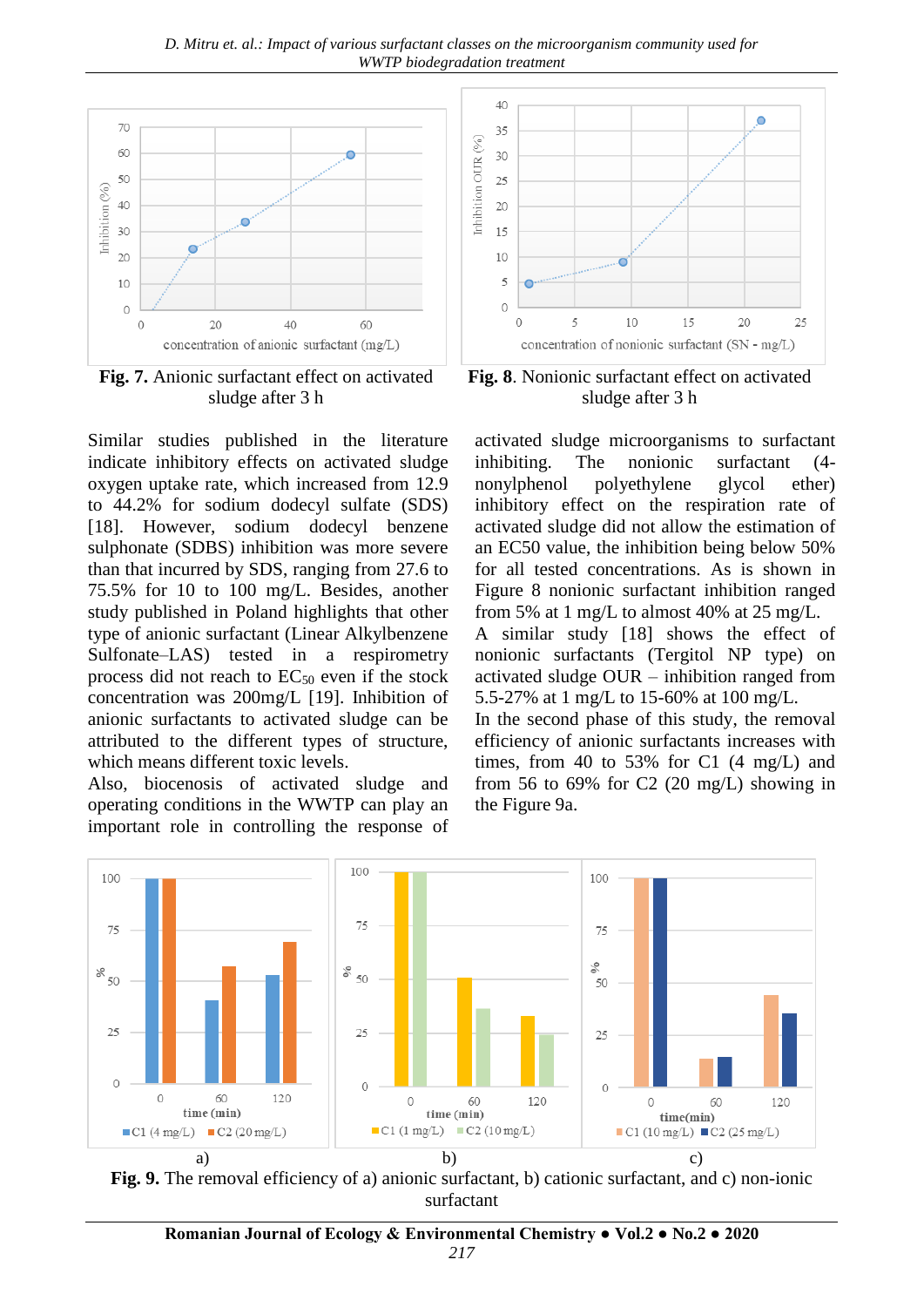After 3 h the removal rate is 80% for both concentrations, but these results are not reported because the wastewater in the biological stage lasts a minimum of two hours. This percentage of removal can be attributed to the adsorption of surfactants on the activated sludge, do due to the electric charge interaction of anionic surfactants with the activated sludge chemical compounds. The important decrease of anionic surfactant concentration ca be assigned also to the linear structure of dodecane-1-sulfonic acid sodium salt because they can be removed easily from the environment.

As shown in Figure 9b, the cationic surfactant removal efficiency decreases with times, from 50 to 35% for C1 (1 mg/L) and from 33 to 24% for C2 (10 mg/L). After 3 h removal rate increases, which may be related to the fact that they have a very long structure chain and their reduction is harder than the other types of surfactants. This situation can be attributed to the adsorption of cationic surfactants on activated sludge, due to the stronger interaction of electric charge with the chemical compounds of activated sludge.

The non-ionic surfactant removal efficiency as can be seen in Figure 9c is after-hours below 50% for both concentrations and these values are maintained after three hours. This situation can be placed on the fact that non-ionic surfactants are no possessing an electric charge and the interaction with the activated sludge is much lower compared with the anionic surfactants and also can be correlated to the persistence of polyethoxylated compounds in the environment.

The results showed that microbial respiration inhibition was modulated by surfactants and the degree of inhibition was time-dependent. The anionic surfactant, dodecane-1-sulfonic acid sodium salt, induced inhibition of respiration direct proportionally with the concentrations from 15% inhibition at C1  $(4 \text{ mg/L})$  to 26% inhibition at C2 (20 mg/L) after 60 min of incubation (Fig. 10). Furthermore, a longer incubation time increased the inhibition from 15% for C1 at 60 min to 44% inhibition after 120 min. The same inhibition pattern was observed for C2 surfactant concentration during the time.



**Fig. 10.** Microbial respiration inhibition by a) anionic surfactant, b) cationic surfactant and c) nonionic surfactant

The results were compared to the control samples, microbial incubation without surfactant. The non-ionic surfactant, 4-nonylphenol polyethylene glycol ether, had a little inhibition effect on the microbial respiration even at 25 mg/L, decreasing the respiration by 12% after 120 min of incubation time (Fig. 6). At a concentration C1 (10 mg/L), the non-ionic surfactant had no significant effect on the

microbial respiration. On the opposite, the cationic surfactant, benzyl dimethyl tetradecyl ammonium chloride, had a strong inhibition effect of respiration at 10 mg/L, reaching up to 20% inhibition (Fig. 10).

Overall, anionic surfactant seemed to induce the highest inhibition rate of microbial respiration followed by the cationic and the non-ionic surfactant.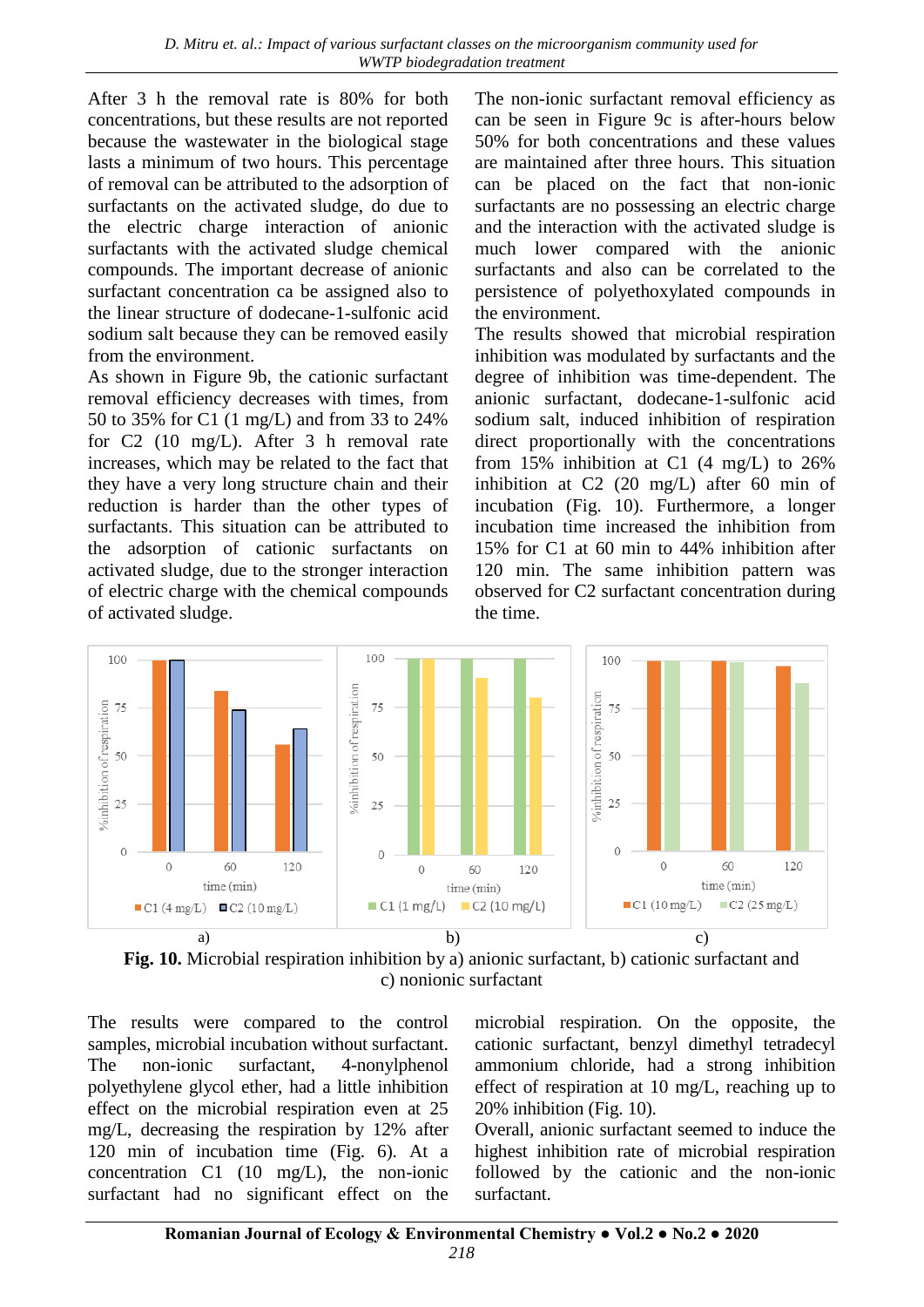# **CONCLUSIONS**

Synthetic surfactants are used as principal constituents of commercial detergents therefore, significant amounts of surfactants (10-20 mg/L) can reach municipal WWTPs. Even though anionic surfactants are reasonably aerobically degradable and not particularly toxic at low concentrations, high concentrations of these surfactants could be harmful to the environment. The negative impact of high concentrations of anionic/nonionic surfactants on activated sludge metabolism was confirmed by respirometric measurements.

The surfactants have an effect on the microbial community from the activated sludge involved in the wastewater treatment procedure. Inhibition of the microbial respiration process is an important sign of the surfactant pollution degree which could decrease the WWTP efficiency.

The present study revealed a negative impact/inhibitory effect of anionic surfactant (dodecane-1-sulfonic acid sodium salt) and nonionic surfactant (4-Nonylphenol polyethylene glycol ether) on activated sludge. The respiratory activity of activated sludge bacteria was inhibited at anionic surfactant (dodecane-1 sulfonic acid sodium salt) loads greater than 20 mg/g activated sludge, while was not inhibited at non-ionic surfactant for all tested concentrations.

Surfactant content in typical municipal sewage usually does not exceed 15 mg/L, which allows us to appreciate that the biological treatment process with activated sludge cannot be

## **ACKNOWLEDGEMENTS**

This work was supported by a grant of the Romanian Ministry of Education and Research

#### **REFERENCES**

[1] CULLUM, D.C., Surfactant types: classification, identification, separation. Introduction to Surfactant Analysis, Springer, Dordrecht, 1994, p.17-41.

[2] SALAGER, D.J., Surfactants: Types and Uses, Universidad de Los Andes, Mérida-Venezuela, Version 2, 2002, p. 39.

[3] HALVAX, J.J., WIESE, G., ARP, J.A., VAN BENNEKOM, M.P., BULT, A., J. Pharm. Biomed. Anal., **19**, no. 6, 1999, p. 877. [4] GOMEZ-GOMAR, A., GONZALEZ- negatively affected by surfactant concentrations from the influent of WWTP.

In the range of concentrations 1-10 mg/L the inhibition on the rate of oxygen consumption of activated sludge is insignificant (below 10%) and at concentrations higher than 15-20 mg/L there are inhibitory effects of 22-37%.

Anionic surfactant concentration not exceeding 4-5 mg/L and non-ionic surfactant concentration not exceeding 10 mg/L have no negative influence on the respiratory process of activated sludge, moreover, it can improve the biological activity of the sludge (OUR greater than the value obtained for the control sample).

The presence of surfactants at high loads in sludge may enhance negative biochemical processes, such as decreasing microorganism's respiration and disruption of the entire biological treatment process.

The values obtained for the degree of inhibition of anionic and nonionic surfactants on the respiratory activity of sludge in the two experiments are comparable.

In the experiments in which using the cationic surfactant, was observed that the values of removal yields are high compared to those obtained for anionic surfactants and nonionic surfactants, which may mean that they are more adsorbed on the sludge.

In the future, adsorption/desorption tests of surfactants will be performed, especially of cationic surfactants from biological sludge samples to establish the ratio between adsorption and biodegradation.

CCDI-UEFISCDI (PN-III-P2-2.1-PTE-2019- 0628 - PNCDI III).

AUBERT, M.M., GARCES-TORRENTS, J., COSTA SEGARRA, J., J. Pharm. Biomed. Anal, **8**, no.8-12, 1990, p 871.

[5] BIRKETT, J.W., LESTER, J.N., Endocrine Disrupters in Wastewater and Sludge Treatment Processes. CRC Press LLC, Florida, 2003, p. 1-312.

[6] DERESZEWSKA, A., CYTAWA, S., MEDRZYCKA, K., Pol. J. Environ. Stud., **24**, no. 1, 2015, p.83.

[7] CLARA, M., SCHARF, S.,